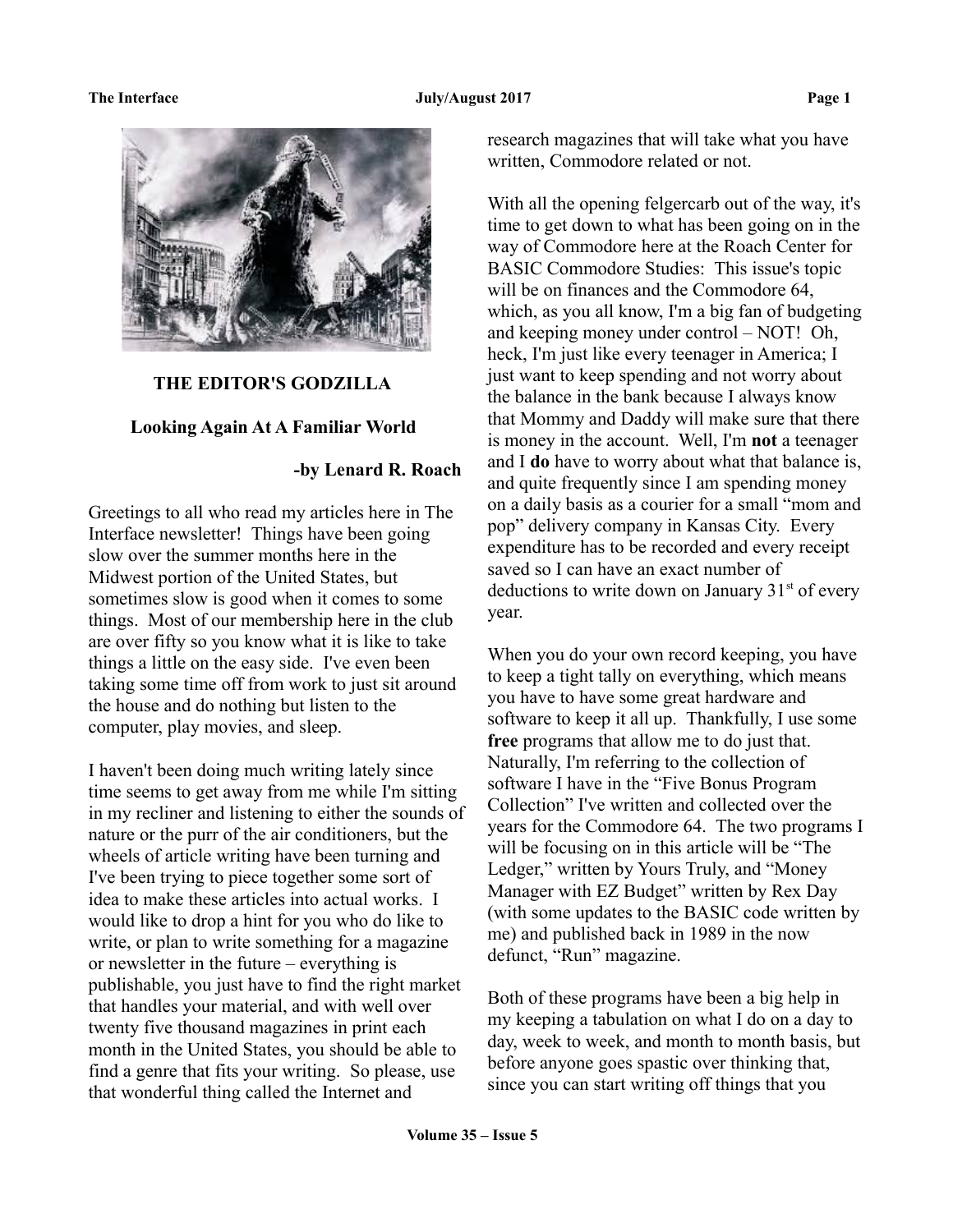have inputted into either program, please consult with a tax preparer, or a tax attorney, for the validity of some of the claims I'm about to make in the article. Your state that you live in may have a different way of dealing with the data that you have to transpose into your Schedule C form of your 1040 Long Form and your state tax return. I may be a little off in my data.

First thing you might want to do is set up your information as written down on your receipt or bill as received by the institution you're dealing with. "The Ledger" has the settings necessary to do this, especially when it comes to dealing with bills that you can write off. I usually pay everything on my debit card or gas card so I can have a statement of account that I can enter into the Commodore 64 and save to either a 5.25 or a 3.5 disk. I prefer a 5.25 disk since the files are relatively small (about one block of data) and they are easily listed in the order of input and can be read by using either the encoded directory reader or exiting to BASIC and using the LOAD"\$",8 <Return>, LIST <Return> commands.

The building up of information using "The Ledger" takes you through the steps of each bill or receipt and allows you to keep that data on permanent record. Yes, "The Ledger" is usually a bill tracking program, but if you treat a receipt as a bill, you can create a running total on the disk, making the need to keep a paper trail a little less necessary, but hey, we're dealing with the government here; it wouldn't hurt to keep those little pieces of paper around just as a precautionary measure. I have an old shoe box where I throw most of my paper in, then, at the end of the month, organize them by category (fuel, meals, oil, etc.), write the total down on the front of the first slip, then stapling them together and dating them before moving on. This little method gives me just a few minutes of work at the beginning of the year instead of spending hours on a day off putting the data together. Also, the number I write down on the front of each

monthly stack should match the number as found on the Commodore 64.

Also, as little side note here, if you have more than one bill or receipt from the same place, but for something different than it is usually used for (example: you buy fuel from the same place that you have your car fixed), then create an extra file for the new category on the Commodore 64 using "The Ledger." As many of you know, you cannot have two files of the same name on a Commodore disk so be sure to change the name a little by adding, say, a number at the end of the file name for the information. If you are tracking a bill and want to keep a running progress on what you have done, when you go to save the data, the program will allow you to save under a different name, transposing all the data to the new file name without deleting the old file name, kind of like modern machines do now, only you have to change the name at the name change input found in the SAVE DATA AS input line. I'm finding out that, the more I use my Commodore, the more versatile it is; you as the programmer just have to code it right to make it run, but let's give credit where credit is due. Commodore hardware creators like Bil Herd made the Commodore do that before even the first coder sat down at the keyboard and started messing around with the machine.

After you have done all your inputting into "The Ledger," don't put all your papers in the files just yet; now it is time for the monetary data to be inputted into "Money Manager." Exit "The Ledger" but either shutting off the machine and turning it back on, or you can use the handy reboot option found in the exit menu of "The Ledger," which takes you back to the main book screen of the "Five Bonus Program Disk," but, before the computer does that, there's a little clean up process that the Commodore 64 and disk drive does. Depending on how much information is on the disk you are using, this process and take about thirty seconds up to several minutes to execute.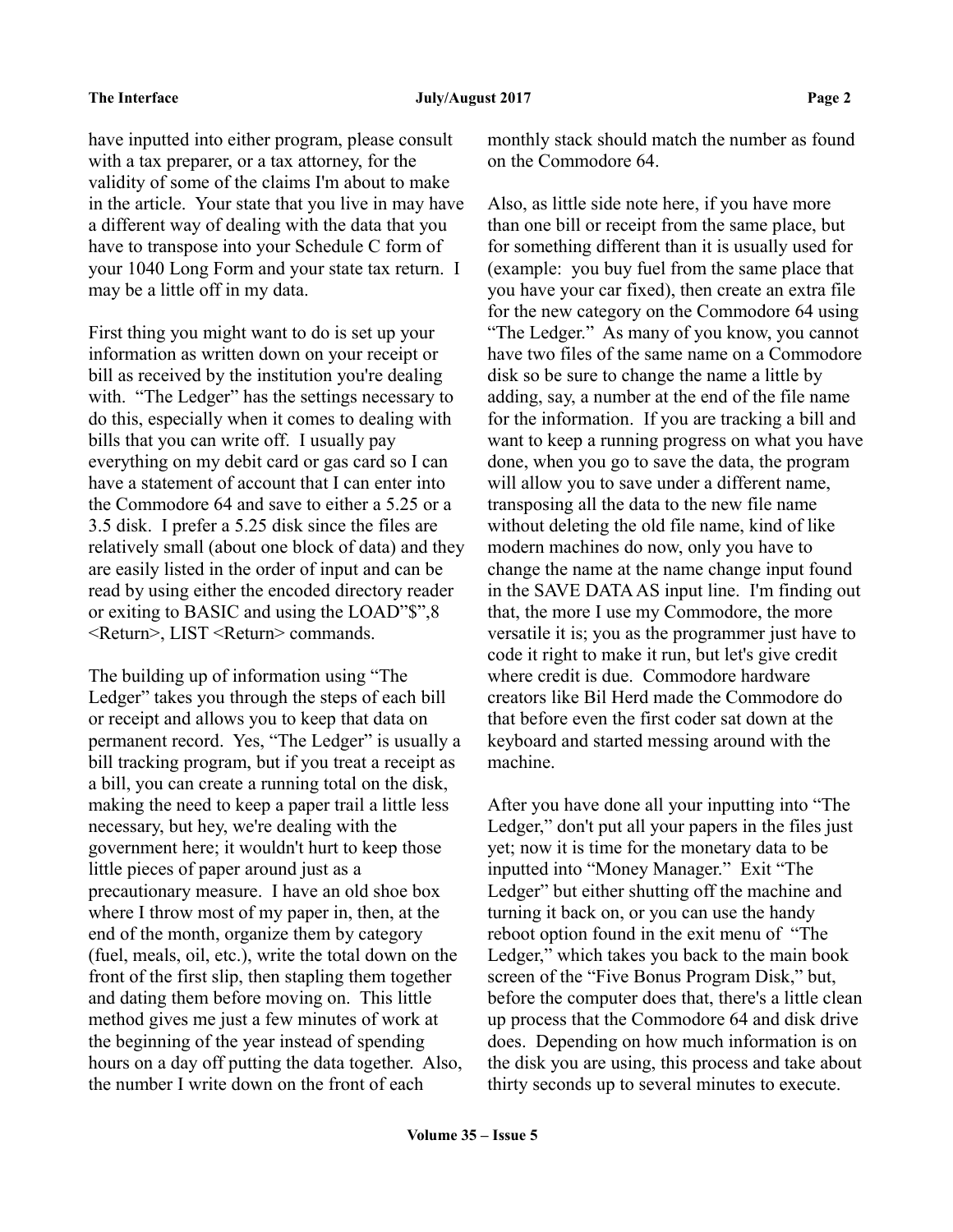Even though going through the reboot program on the disk takes longer, I advise those using the "Five Bonus Program Disk" to use it just in case there is some floating data wedged somewhere within the several files on the disk. This makes sure that the disk will always boot correctly and no data will cause the disk drive to error out and you have to use a data nibbler to recover all your files. Believe me, I've had to do that several times before I decided to add the VALIDATE command and clean out any of the old straggling data.

After loading "Money Manager" into the Commodore 64, and, if it's your first input into the program, you'll have to set up all your labels and category codes and put the beginning balance into the computer. This process takes up to about a minute and will prove to be helpful. Please print out the list of category codes you've inputted so you'll know what you're inputting into each file; you'll need the references for later.

Back to the stack of bills and receipts. Once all the questions are answered and inputted into the Commodore 64, the disk drive will save all that information into a numerical file on disk. Choose 1 to start inputting each transaction into the Commodore 64 from the Main Menu. The machine will retain all data in a buffer until you decide to end the process, but I have found out after several years of using the program that too much data in the buffer will cause the computer to crash and all your work will be lost. I recommend saving data every five to ten inputs. The computer will save the data and go back to main menu, where you can select 1 again and pick up where you left off. Also, please validate your disk by using the VALIDATE command found in the Commodore User's Guide, or you can exit "Money Manager," load "The Ledger," then exit "The Ledger" through the main menu and "The Ledger" will validate the disk for you. If you do use "Money Manager" and you want to input a debit card transaction, then be sure to delete the Check Number by using the space bar before you

move on to the next input.

"Money Manager" has lots of functions, especially combined with using the "EZ Budget" subroutine that it would take pages to describe in detail what the program is capable of doing. The article describing all the uses for "Money Manager" in "Run" took several pages and was quite a descriptive read. Some of the functions Mr. Day put into the program will rarely hold in this day and age, like split check input (for those who will allow cash back on a check written to an institution other than a bank, like a grocery or convenience store), but for the most part "Money Manager with EZ Budget" is a highly capable program and will definitely hold useful in this modern age. I consider it part of my "Five Program Bonus Disk" because it proved to be a great asset to the theme of the disk, which, if you haven't guessed, is bookkeeping. Some have told me the programs I have coded, like "The Ledger," prove useless since "Money Manager" does the same thing, but I argue that it is but only to a point. "The Ledger" tracks how much you have left on an outstanding debt while "Money Manager" keeps track of what is happening in your bank account at the time of the input of each piece of data from your daily receipts. I consider them companion programs since, when used properly, compliment each other. Also, "Money Manager" deals with several inputs of information as a whole; "The Ledger" deals with each debt as a separate file and is even saved that way on the Commodore's disk drive to avoid complications and for easier search.

I hope this little tour of financial information will prove useful as you boot your own copy of the "Five Program Bonus Disk" and start using it. I'm always looking for ways to make the programs on the disk more user friendly, so, while using the programs, if you see anything that might help a future user of the disk out them please contact the Fresno Commodore User Group and have them forward me your idea. I code in a very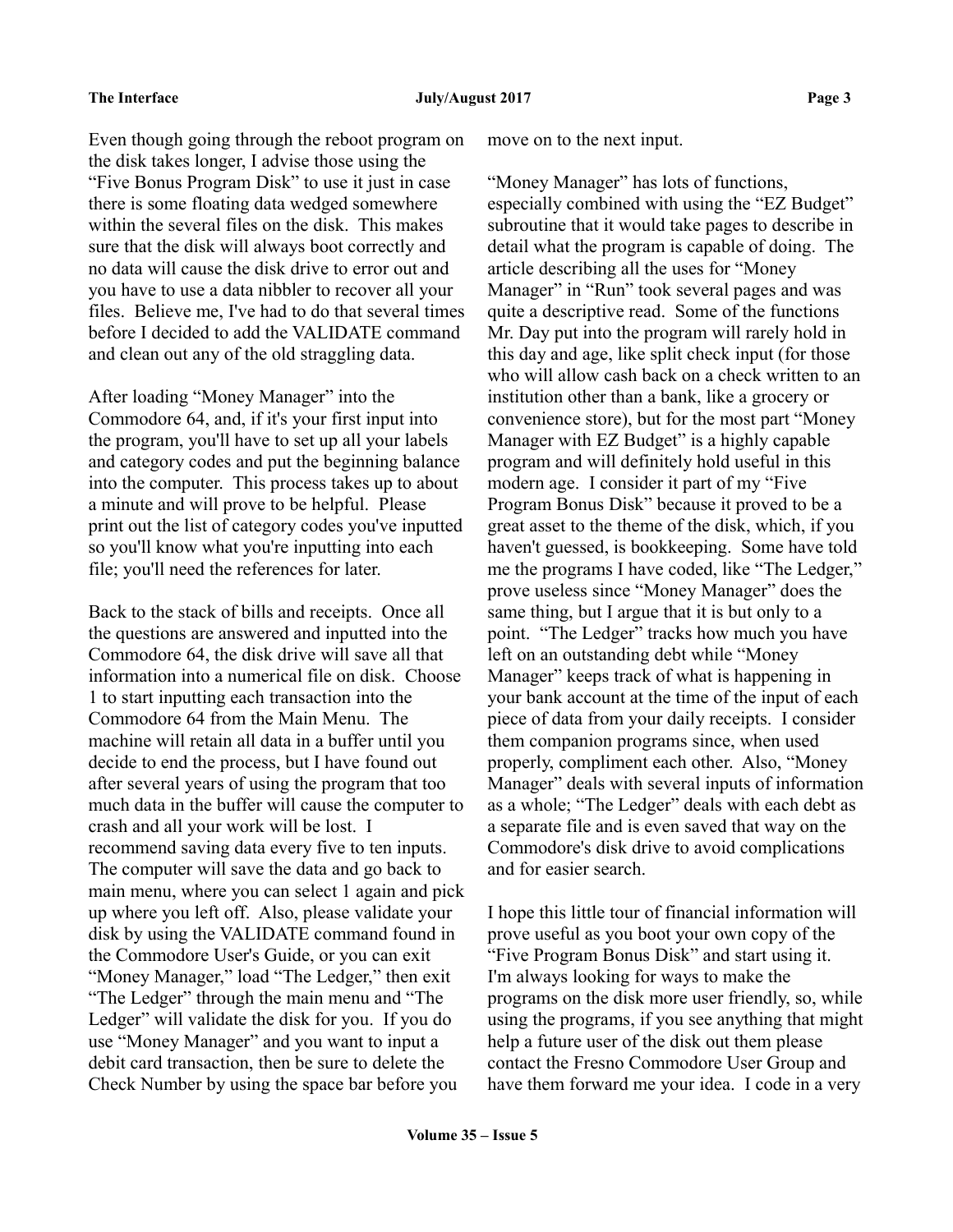simple BASIC that should be easy to read and decipher in case you want to try some coding magic of your own. I'm not a major coder like many of our Commodore colleagues, but I'm finding that sometimes simple things are the best things.



### **MONTHLY MEETING REPORTS**

### **-by Robert Bernardo & Dick Estel**

 **July 2017**

### **August 2017**

Although we lost some long-time members this year, we have added at least as many new ones, and several of them joined the other "old-timers" for the August gathering at Bobby Salazar's Mexican restaurant.

Brad Strait was present with both his daughters, Katelyn (9) and Charlotte (5). Katelyn had attended meetings now and then since she was five. Charlotte was born after Brad became a member, and made her first visit while still an infant, so the club has sort of watched them, as

well as brother William, as they have grown (part way) up.

Also on hand were Robert Bernardo, Roger Van Pelt, Dick Estel, fairly new member Dave Smith, and Mike Fard, who joined the club before the meeting ended.

Robert gave a report on Commodore Vegas Expo, held in Las Vegas at the end of July. Although attendance was down, those who were there had a great time, and the show will continue next year. We didn't quite cover expenses, and the room rates have increased, so we will return to one of the smaller rooms for 2018. We may also consider moving to a different city in the future.

Michael Battilana from Italy was in town for DefCon and visited during the off-hours of CommVEx. He gave a C64 Forever package and an Amiga Forever package for the raffle and also a web address which allowed CommVEx attendees and FCUG members to receive a free download of Amiga Forever and C64 Forever.

The September meeting date was moved to the tenth, since Robert will be leaving for Europe shortly after that. He will visit Germany, Sweden, the Czech Republic, Wales, and England, attending Commodore and Amiga events and meeting with international friends from years past. In Bensheim, Germany he'll search for the Mega65 computer (C65 clone) at Maker Faire. In Stockholm and Gothenburg, Sweden he'll meet with Commodore and Amiga programmers. In Cardiff, Wales he'll visit AmigaKit. In England he'll attend the meetings of the Lincoln Amiga Group (in Lincoln) and the Amiga North Thames group (in Enfield).

Entering the wonderful world of hardware and software, Robert had on display a Commodore PC20-III, a MS-DOS computer. The computer came from the Sacramento Amiga Computer Club, and Robert was warned not to power it up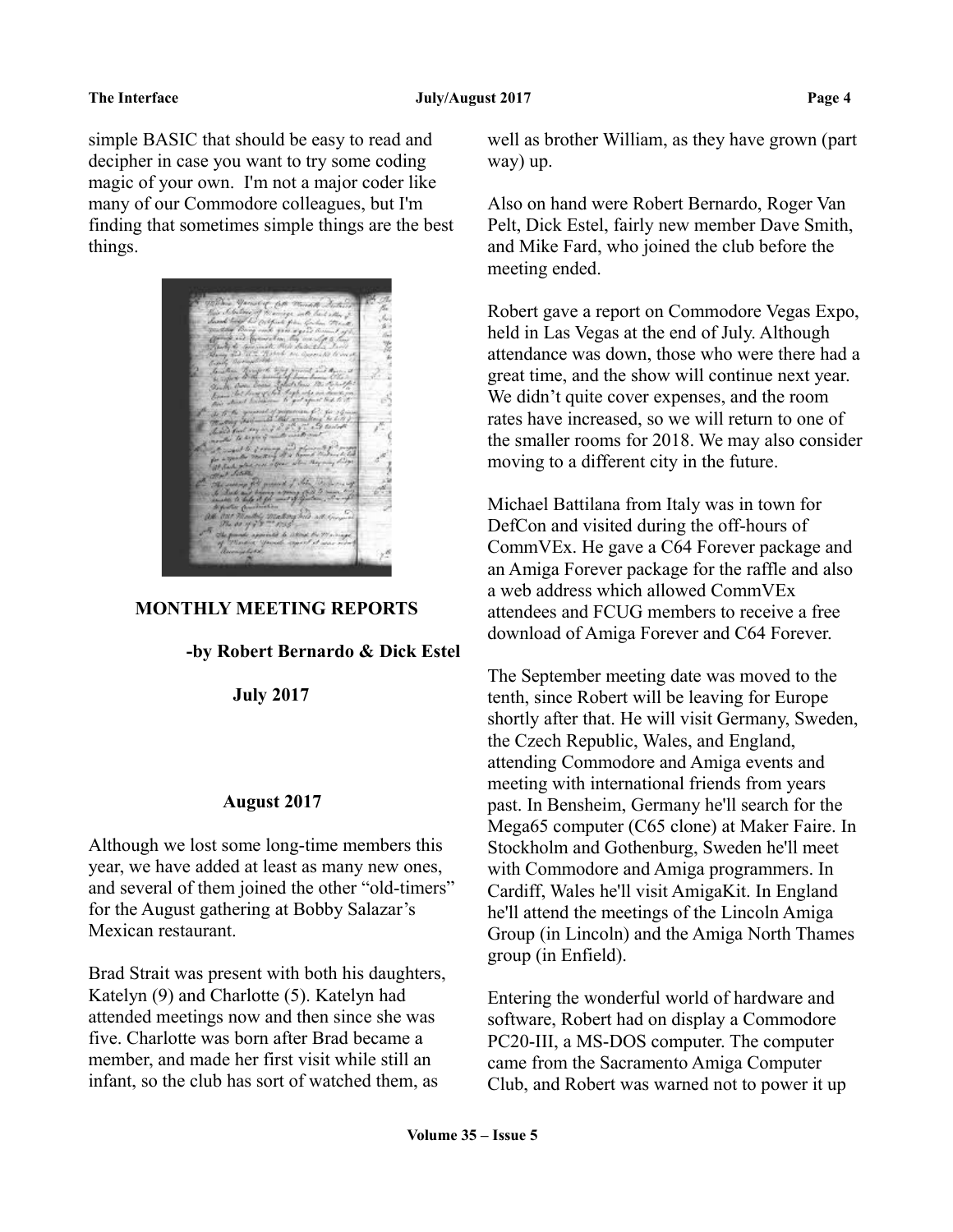### **The Interface Server August 2017** Page 5

until it had its internal power supply thoroughly cleaned of dust. Mike opened up the machine and discovered that it came from 1987.

Robert loaded up a C64 Forever 2017 CD on his Windows XP laptop, and we explored its Commodore emulation capabilities. The same process was followed with Amiga Forever 2017 DVDs.

Meanwhile at the club C128, Katelyn took on all comers in Ringside Boxing, the two-player, twojoystick Compute!'s Gazette C64 game that was used in competition at CommVEx.

Later, Robert and Roger tried to run VIC Doom with its stiff memory requirements on the VIC-20; unfortunately, they only got to the opening screens and were not able to enter the game proper. They had more success with the simple but fun VIC-20 game, Meteor Wave, which required use of a lightpen to stop the falling meteors.



Due to the intense lateness of this issue, the September/October issue of The Interface will be out as soon as possible. Thank you for your undying patience.



# **THE CULT OF AMIGA:**

# **Bringing an Obsolete Computer Into the 21st Century**

# **-by John Wenz (from PopularMechanics.com) Oct 3, 2017**

Meet the dedicated few who are working in the shadows to keep an ancient suite of software alive, waiting for it to thrive again.

 **----------**

The IBM and Apple machines were better known among the legends of 80s computer. But perhaps no computer was more beloved by its users than the Amiga.

In the mid-1980s, Commodore released the Amiga 1000, a beast of a machine whose specs blew away the hardware of its day, and which became a cult favorite. But by 1995, after several iterations of Amiga and years of questionable decisions by the Commodore company, the Amiga brand closed up shop. In the two decades since then, the rights to the computer and its software suite have been sold off and stuck in legal purgatory. And yet now, a group of hardware enthusiasts are trying to bring the revered 1980s computer into the 21st century.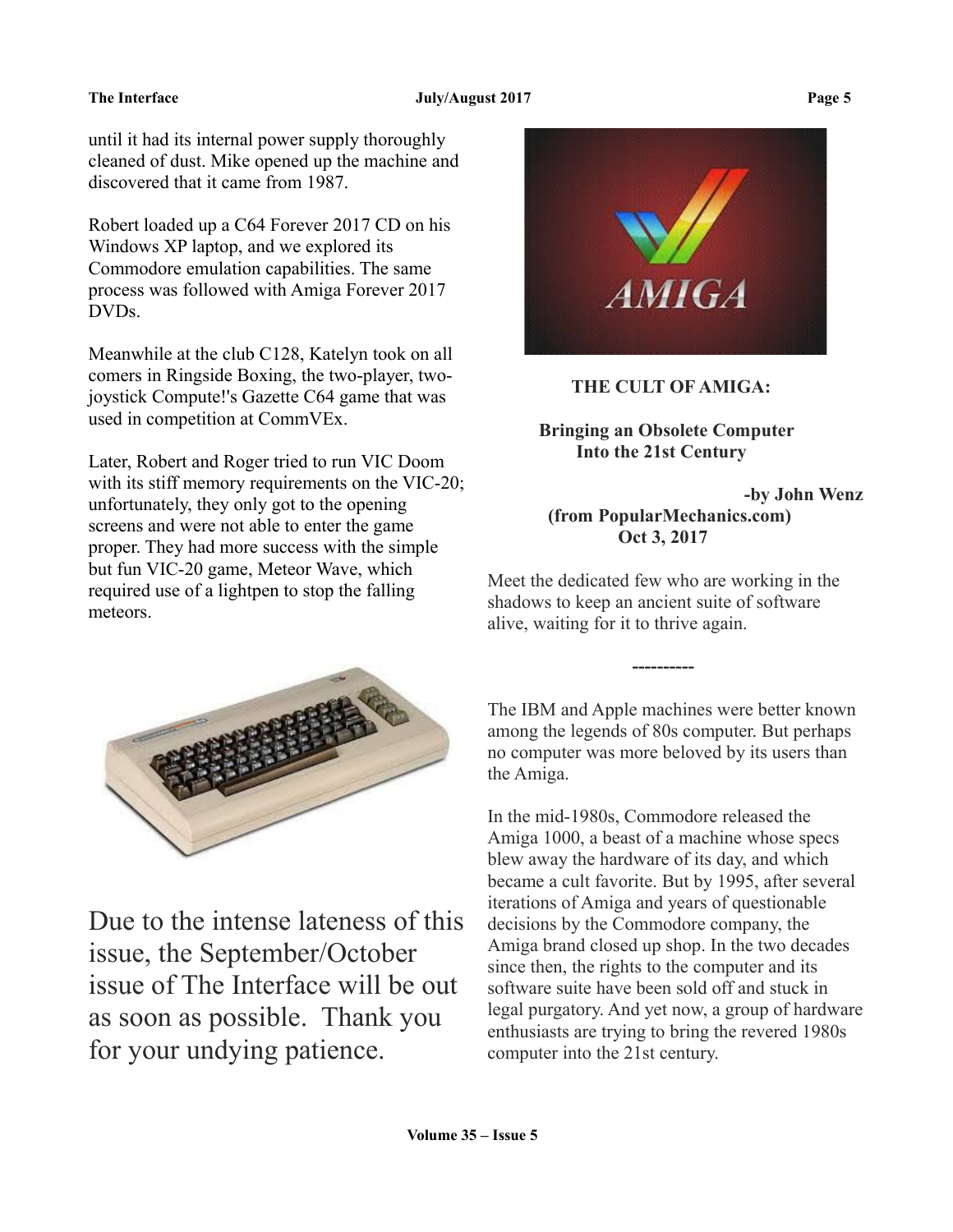### **The Interface Server August 2017** Page 6

"I'm nearly dumping \$1,000 into a 30-year-old computer"

On an early June day, I watched one of those new old machines come to life. It might just resurrect the Amiga name—if anybody finds out it exists, that is.

# **THE FERRARI OF COMPUTERS**

Jamie Krueger is one of the Amiga's 21st century apostles. Today he is hosting the demo in his apartment in Janesville, Wisc., where a machine from Amiga's alternate future roars to life. Standing in his living room, Krueger relates the strange story of Amiga's first birth and death.

The Amiga was first born at company called Hi-Toro, run by staffers who had recently cut ties with Atari to strike out on their own. There they began an ambitious project reinvent the computer, basing their new device on the Motorola 68000 microprocessor and code-naming it "Lorraine."

Their work did not go unnoticed. After a messy bit of litigation, the company—now renamed to Amiga—was purchased by home computing giant Commodore. It was an odd pairing.

The Commodore 64, released in 1982, had established itself as one of the most popular home computers. With a low price of \$595 (equivalent to some \$1,500 today), the C64 had saturated the market like none other, but at the cost of using cheap components that caused headaches for plenty of unlucky owners. Still, the Commodore 64 trudged on.

The Amiga 1000, released in 1985, was quite the opposite. It had a sleek quick-load OS that could boot almost instantly. It rocked 256 kilobytes of RAM to the C64's mere 64. It had a 256-color display at a time when the NES could support only 64 and most home computers, including the C64, couldn't juggle more that 16. Amiga brought arcade-quality visuals into your living room. And so it became the computer geek's computer, but not only for its top-tier specs.

"I think the attraction in the programming community was the complete openness of the architecture and the ability to get as much performance out of the hardware as possible," says Dale Luck, who worked on the Amiga graphics library prior to the release of the 1000 and is now a senior software architect at Roku. "It allowed for the development of truly revolutionary games and colorful and easy to use UI."

Amiga's visuals were arcade-quality, in your living room.

But the Amiga 1000 was more than just a pretty face. "The Amiga was decades ahead of its time look no further than preemptive multitasking," says Perry Kivolowitz, a professor of computer science at Carthage College. "The Mac, until OS X, was a cooperative multitasking machine you've experienced the handicap of this if you've ever seen the Spinning Beach Ball of Death. In a cooperative environment if any task hangs, the computer hangs. On a preemptive system, any hung task slows the machine a small bit but doesn't kill it."

Unsurprisingly, this dream machine did not come cheap. A fully kitted-out Amiga 1000 would set you back \$1,790 in 1985. That's more than \$4,000 today. It was expensive, but not preposterously so. A basic IBM PC from 1981, despite being considerably less capable, would cost you around \$1,600. Lower-end options like the C64, meanwhile, cornered a more casual market with sub-\$1,000 prices.

And the Amiga sold. Sales for the entire fleet of Amiga systems, which grew to around a dozen models, reached 4 million by the time Commodore closed its doors in 1994. That's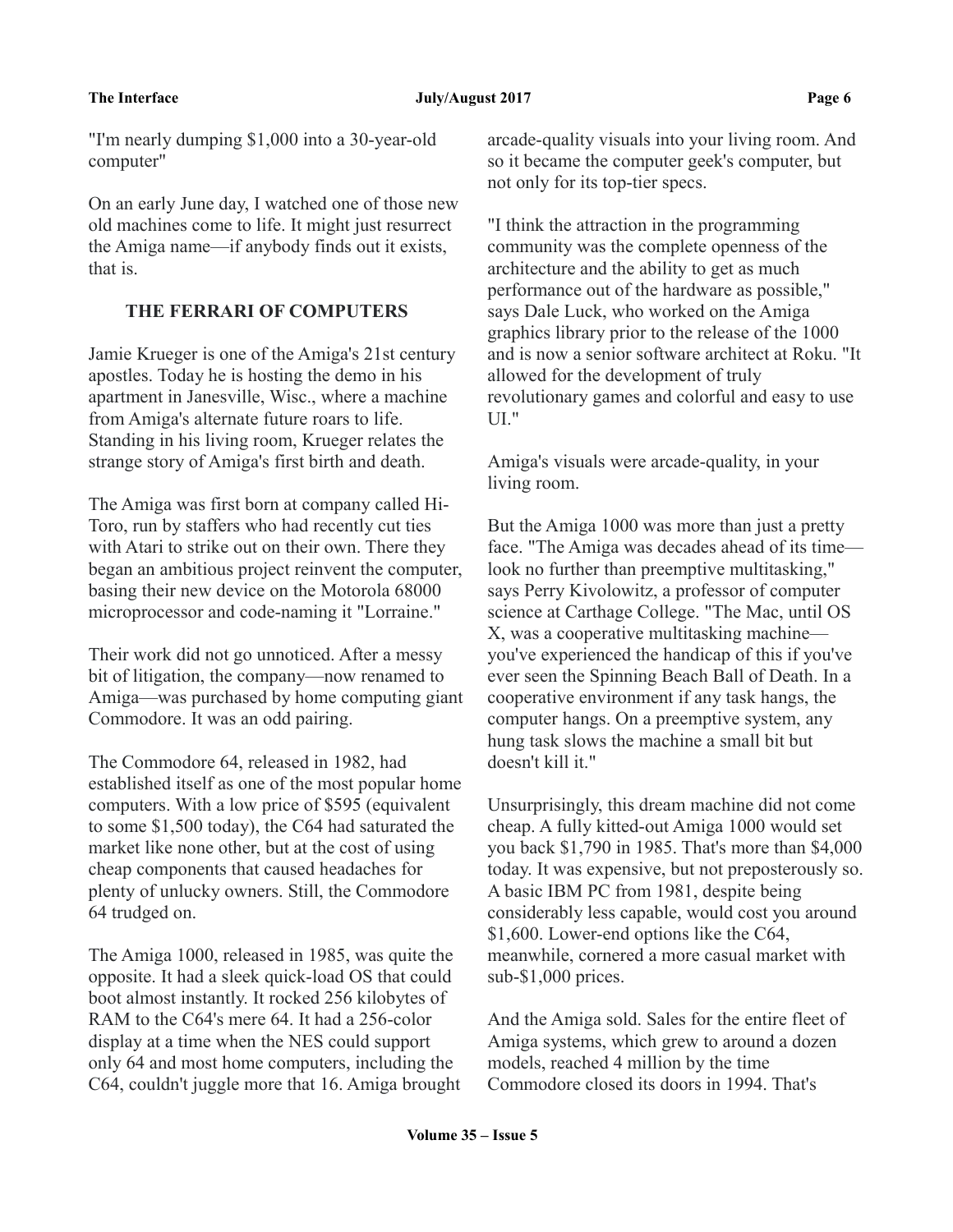### **The Interface 2017** Page 7 **Page 7**

pittance next to the C64's 17 million, but the Amiga was a premium machine. And while the Commodore 64 still holds its retro appeal, the Amiga ascended to a higher plane of nerd. "The Amiga is in the rarified space occupied by old Ferraris, tube-based MacIntosh audio gear and frankly, great old wine," Kivolowitz says.

That loyalty it inspired may not have been enough to save Amiga in the 1990s. But it was more than enough to resurrect it for a second life today.

## **ACROSS GENERATIONS**

As I watched Jamie Krueger's AmigaONE X5000 in his living room, I was joined by 19-year-old Jacob Niemuth, a game design student at University of Whitewater. Niemuth wasn't even born until years after Commodore shuttered, but his connection to Amiga is strong.

A self-described retro gamer, Niemuth got his start in Facebook groups by buying and selling old-school hardware, including cathode ray tube monitors and, of course, Amigas. He has an Amiga 2000—a 1987 model that's older than he is —that he uses to write chiptunes and to explore the games of the past in their natural habitat.

"There are a lot of games for it, and the music's awesome too," he tells me. His favorites are Battle Squadron, Ork, and a port of Galaga. One of his current projects is backing up Krueger's software library to a home server. There are more than 2,000 Amiga discs in his collection.

Niemuth's Amiga 2000 isn't an off-the-shelf model straight out of an 80s catalog. It's soupedup, with an ethernet port—though the machine's built-in browser that can barely handle the modern web—and has hardware tweaks as well, such as a video card to push resolutions past the limits of yesteryear. His goal is to build a machine that might even be cable of Twitch stream editing, someday. "I'm nearly dumping \$1,000 into a 30year-old computer," Niemuth says with a smile and a sigh.

When you do so much custom tinkering, setting up the system can require a little troubleshooting. During the process, Niemuth and Krueger try out a series of monitors from a collection in Krueger's basement, a stockpile of some 20 or so machines built up during his years working as a computer repairman. Many of those machines, unsurprisingly, are Amigas.

"My first Amiga was an Amiga 500, and that just opened my world," Krueger says. It wasn't just the computer itself he loved, but also its potential. One of the Amiga's most appreciated features was built-in room for hardware enhancements that could operate almost entirely independently of the Amiga's main computational brain.

"A great deal of what you could do on the Amiga were things you could do without the CPU at all," Krueger says. This was thanks to the Amiga operating system that could handle various processes simultaneously. One of these chips, the Video Toaster, became one of the most famous video hardware devices, providing capabilities that Krueger compares to "taking a TV station and put it on a card."

That unique power is what has kept enthusiasts like Krueger from abandoning the Amiga dream, despite the how rocky the road has gotten.

### **FROM THE ASHES**

The path from Commodore's demise in 1994 to the AmigaONE X5000 today is a winding one, full of the arcane twists and turns of intellectual property law. The basics go a little something like this.

After Commodore folded, the Amiga name went to a company called Escom, which put out two new computers with leftover parts before being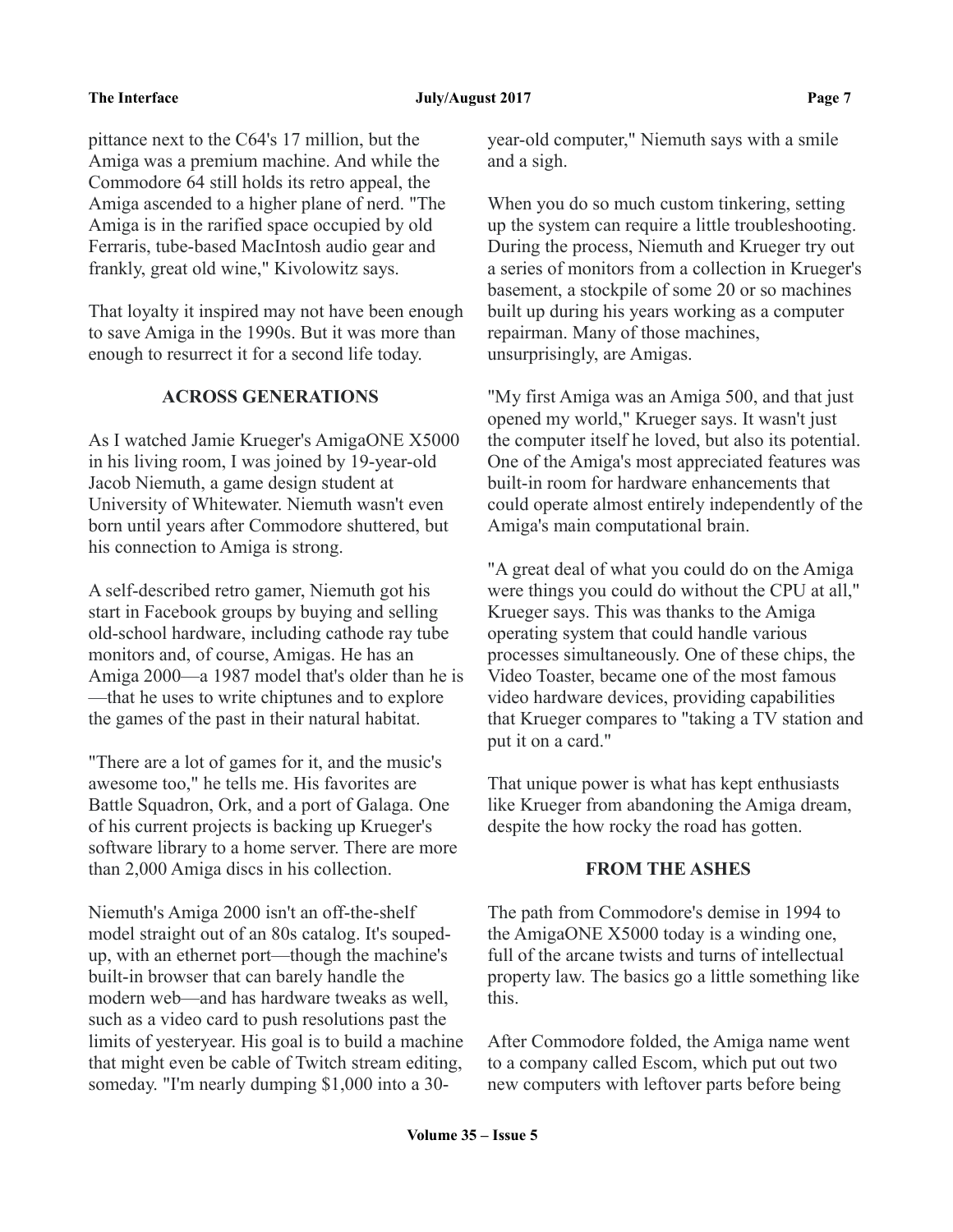acquired by Gateway. There, the Amiga name languished for two years before two of Gateway's own engineers bought the rights for \$5 million and incorporated Amiga Inc. in 1999. In the early 2000s they strove to bring back the classic name with "Amiga Anywhere," a bid to create a multiplatform software environment that could run on the lion's share of mobile and desktop operating systems of the day, enabling a sort of universal app store long before Android or iOS ever existed.

Krueger, who worked on the project, sums up its fate with no sugarcoating. "Amiga Anywhere went nowhere. It was a fantastic idea that could have dominated the emerging mobile device market if Amiga Inc. had been able to pull it off. Unfortunately, they ultimately did not have the resources to make it happen."

Meanwhile, Amiga's attempts to update its traditional desktop software was met with legal complications. When Amiga hired a company called Hyperion to port the AmigaOS to PowerPC processors, which would allow Amiga's OS to expand to non-Amiga hardware—the two got tangled in a lawsuit that saw Hyperion emerge with exclusive rights to both the Amiga logo and the next generation of Amiga software—versions 4.0 and beyond.

Outside of emulation, the only way to run AmigaOS 4.0 or 4.1 is to get new Amiga hardware, now produced chiefly by a company called A-EON, run by Trevor Dickinson. He produces new hardware under the name AmigaONE, with two models called the X1000 and X5000, and works closely with Hyperion. Neither of those machines are cheap, though. The X1000 is \$2,300, while the X5000 will run you \$1,900.

"The single biggest problem with the Amiga computer system today is the cost," Krueger says. "The next biggest challenge is software." That's because, well, there isn't much.

There are somewhere between 1,000 and 2,000 of these neo-Amiga machines out there. So the developer community is small, though Krueger prefers to characterize the situation as an "open market." After all, there is high demand among the otherwise small fanbase, but low supply. The machines are in desperate need of basic digital amenities like an office suite or a modern web browser. It's not as easy as just making an Amiga port of Firefox either. The DNA of the Amiga's operating system necessitates that its software be built from the ground up, and the community is small enough that creating new applications from scratch is a real challenge.

And yet, Krueger says, the modern Amiga community is fractured by infighting. The small coterie of retailers selling motherboards, cases, peripherals, and other Amiga hardware are prone to falling into petty feuds. Amiga on the Lake, the only online retailer for Amiga in North America, recently stopped carrying A-EON devices and anything sold by the European store AmigaKit over an undisclosed disagreement. "We are still here and 'WILL' be carrying more stuff soon. However no more X5000 or A1222 or, frankly anything produced from either company," Amiga on the Lake said in a statement on its website. However, a month or so after this disagreement, it seems to be resolved.

"It comes to a breakdown in communication," Krueger said. He wouldn't elaborate further when asked about the root of the problem, not wanting to upset delicate negotiations.

# **THE NEW NEW FUTURE**

The resolution paves the way for what some in the community hope will be a game changer: the A1222. Also known as the "Tabor" this new model is designed to be the first "entry level" A-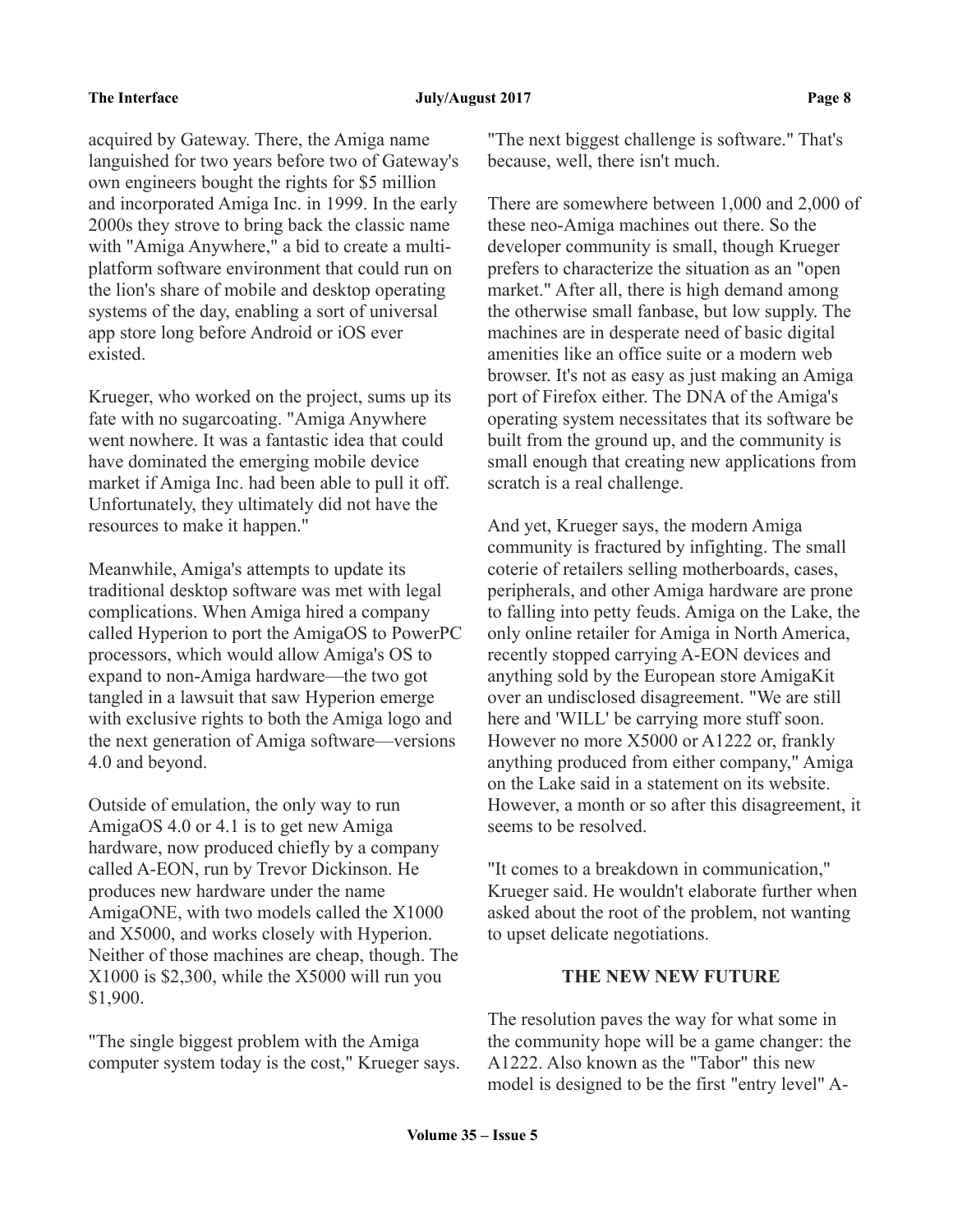EON computer. The board will be priced around \$500—much, much less than that of the X1000 or X5000. The tradeoff is that it will have a slightly less powerful processor than the X5000, the current "budget" option.

"I think we will sell quite a few of them," Krueger says, framing the A-EON's success as a boon for the community as a whole and emphasizing its collective urge to grow. "That's the goal anyway."

If anyone finds out, that is. The modern church of Amiga is small, but every bit of news is a change to gain a few converts. A review of the X5000 showed up on Ars Technica, but more important than the generally favorable review was the mention it exists at all.

"It's tough," Krueger said. "It's really tough to make a living as a developer exclusively for the AmigaOS."

But there might just be a silent market for these resurrected retro computers, full of folks who just haven't yet heard the news. I texted a picture of one of the new Amiga rigs to my own uncle, who had gotten his start on an Amiga word processor so many decades ago. His Amiga was the second computer I ever saw up close, after my brother's Commodore. Before I knew it, we were on the phone and chatting for only the second or third time in my life.

"Bizarre it's still kicking," he said, tying up some 20 minutes of enthusiastic reminiscing, a heartfelt and off-the-cuff endorsement of the aging tech that I could tell surprised him as much as it surprised me. He hadn't heard about the new rigs. Now that he has, he certainly won't forget.



**>>--> Officers and Keypersons <--<<**

| The Interface Editor  Lenard Roach         |  |
|--------------------------------------------|--|
|                                            |  |
| Club equipment  Roger Van Pelt             |  |
| Meeting place reservation  Dick Estel      |  |
| Grand poobah of the VIC-20  Vincent Mazzei |  |
|                                            |  |

# -**The Small Print-**

The Fresno Commodore User Group is a club whose members share an interest in Commodore 8-bit and Amiga computers. Our mailing address is 185 W. Pilgrim Lane, Clovis, CA 93612. We meet monthly in the meeting room of Bobby Salazar's Restaurant, 2839 North Blackstone Ave., Fresno, CA. The meetings generally include demonstrations, discussion, and individual help.

Dues are \$12 for 12 months. New members receive a "New Member Disk" containing a number of useful Commodore 8-bit utilities. Members receive a subscription to The Interface newsletter, access to the public domain disk library, technical assistance, and reduced prices on selected software/hardware.

Permission to reproduce content of The Interface is granted provided credit is given to the source, and when identified, the author. Club members are encouraged to submit articles, tips, or ideas for articles.

Disclaimer – The club, its officers, members, and authors are not responsible for the accuracy of the contents of The Interface or the results of actions based on its contents.